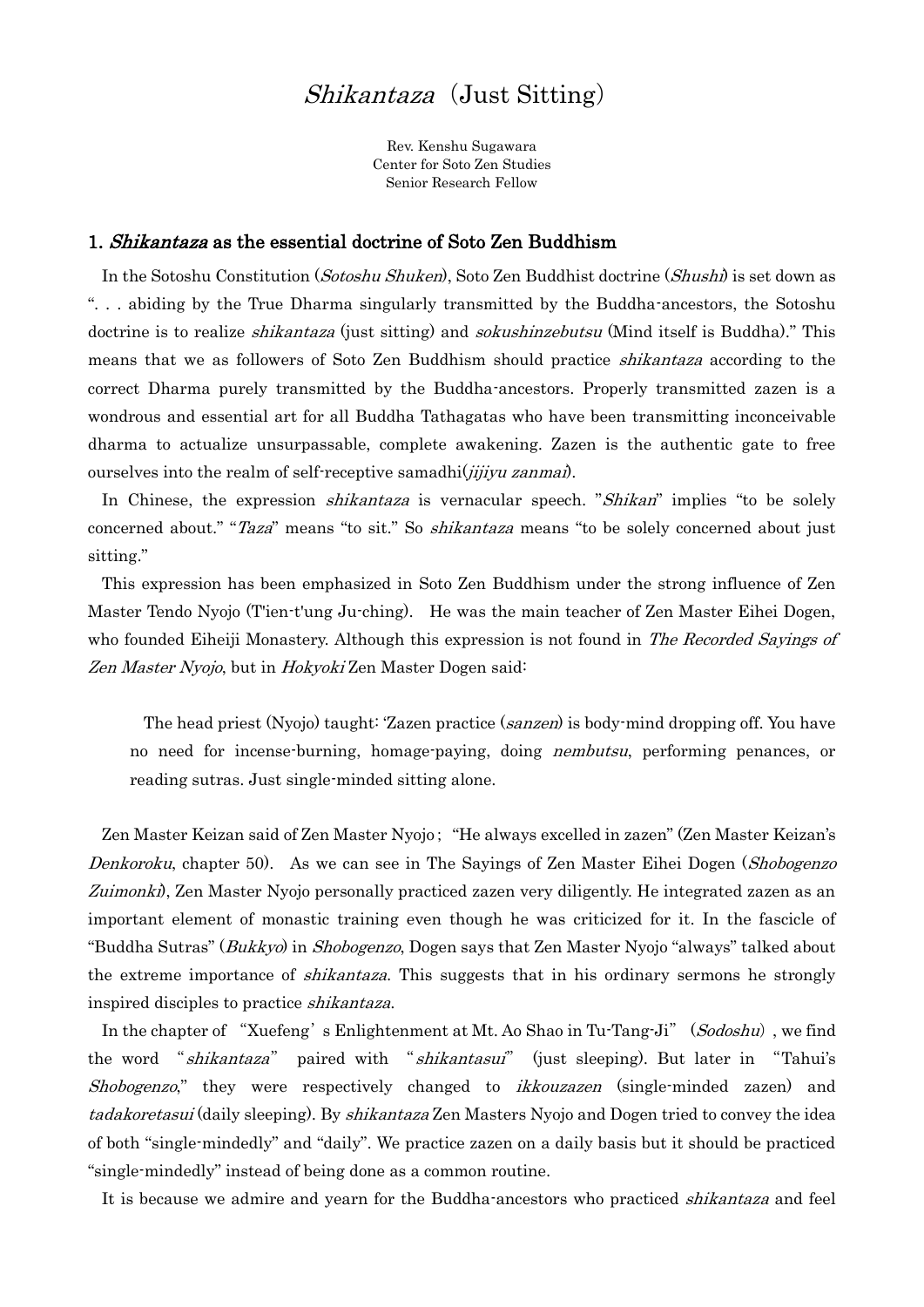deeply moved by Bodhi-mind to continue the wisdom/life of Buddha-ancestors that we accept and settle down in the practice of shikantaza.

## 2. The Content of Shikantaza

Shikantaza has two aspects of emphasis:

- (1) Emphasis on zazen and rejection of other practices (full devotion to zazen)
- (2) Rejection of zazen as a means to an end (oneness of practice and realization)

As for the first aspect, Zen Master Nyojo rejected practices other than zazen, from incense-burning to reading sutras in the sayings quoted above. This rejection has several dimensions. The first is the superior religious value of zazen when compared with other practices. In *Shobogenzo Zuimonki*, book six, Zen Master Dogen replied to a practitioner who compared zazen with koan practice, "Even if you may seem to have some understanding while reading koans, the attainment of enlightenment is due to the merit of sitting zazen." At a jodo at Eiheiji, he said, "The true Dharma correctly transmitted by Buddha-ancestors is simply just sitting." (Eihei Koroku vol. 4-319, jodo). We can see that he rejected other types of practice and emphasized zazen as the most important practice. However, Dogen wrote a fascicle on "Reading Sutras" (*Kankin*). Also, there is a phrase about "sutra reading and recitation of Buddha names" in his Eiheiji Chiji Shingi. This implies that Dogen did not totally exclude other practices in monastic training.

Dogen describes the proper relationship between *shikantaza* and Buddhist sutras as "... the practice of sitting zazen is unquestionably a Buddha sutra from beginning to end and from end to beginning" (Shobogenzo Bukkyo ("Buddha's Sutras")). By this Dogen means that zazen is a Buddha's sutra. In the same way, it can be said that a Buddha's sutra is zazen. Therefore, at Daibutsuji (=Eiheiji) where daily observances centered around zazen, based on "*Bendoho* ("Model for Engaging the Way") were established, an essential point of monastic training was undoubtedly shikantaza. Because of this, Dogen encouraged practitioners to favor zazen over other practices. He emphasized that they must practice zazen "to the exclusion of all other activities" as the Fifth Ancestor Hongren on Mt. Huangmei did (*Shobogenzo Zazengi* ("Instructions for Zazen")).

As for the second aspect, if we do practice as a means to an end, that practice would end its role when the goal is accomplished. However, in *Fukanzazengi* Zen Master Dogen points out the example of Shakyamuni Buddha who sat upright zazen for six years, although he was wise enough to know the Buddha Dharma at birth. He also mentions Bodhidharma, who sat facing a wall for nine years after coming to China though he had already attained the mind-seal. Dogen stresses that Buddha-ancestors do not practice zazen as a means to an end.

Therefore, as is said in *Gakudo Yojinshu*, "Realization lies in practice." Enlightenment is clearly manifested in the Buddha-ancestors' zazen. In the same vein, in *Bendowa* Zen Master Dogen wrote, "To suppose that practice and realization are not one is a view of those outside the way. In Buddha Dharma they are inseparable." He states that when instructing beginners we must teach them not to expect realization outside of practice. Practice is the immediate, original realization. The practice of beginner's mind is itself the entire original realization.